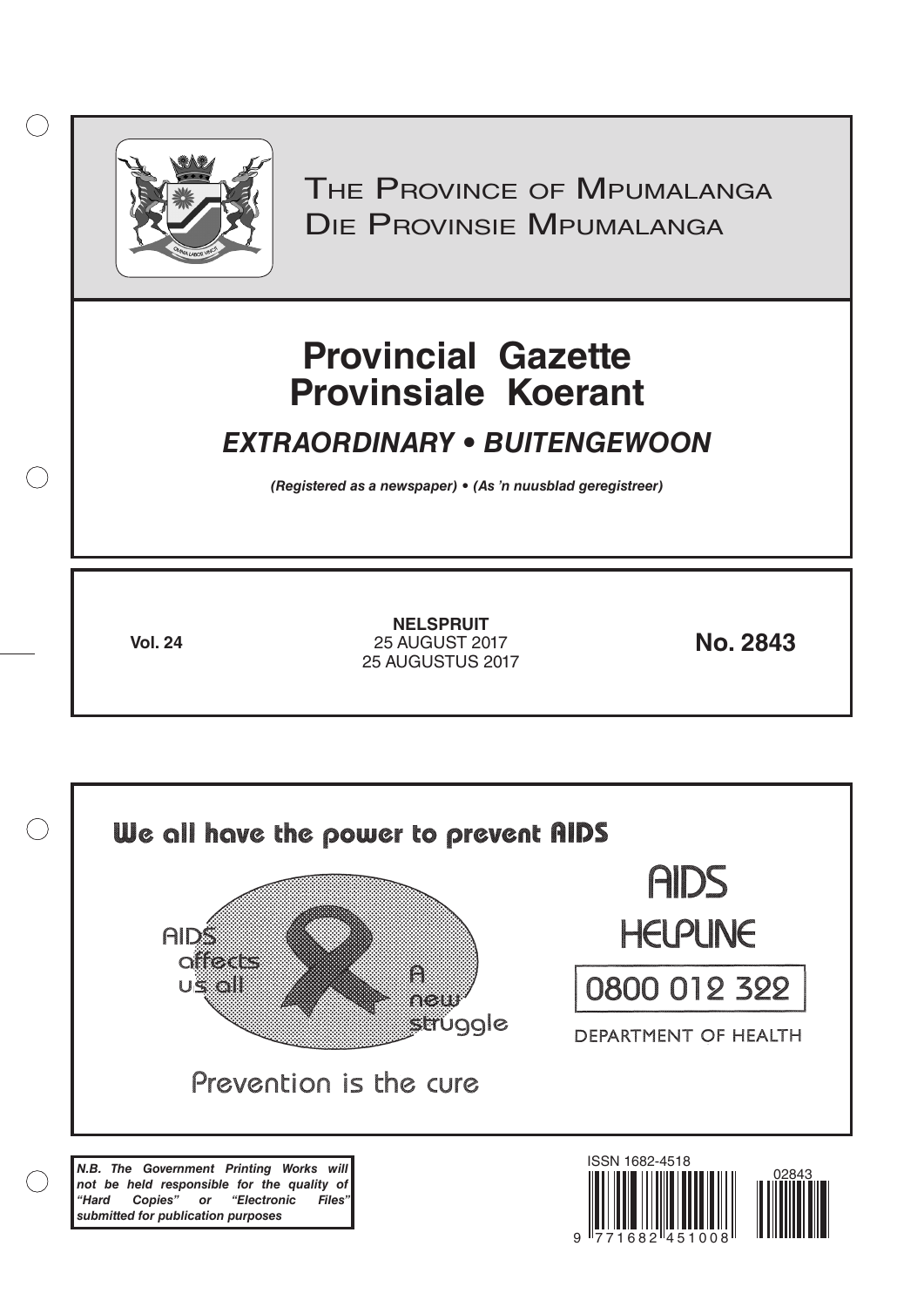## **IMPORTANT NOTICE:**

**The GovernmenT PrinTinG Works Will noT be held resPonsible for any errors ThaT miGhT occur due To The submission of incomPleTe / incorrecT / illeGible coPy.**

**no fuTure queries Will be handled in connecTion WiTh The above.**

## **CONTENTS**

|    |                                                                                                         | Gazette | Page<br>No. |
|----|---------------------------------------------------------------------------------------------------------|---------|-------------|
|    |                                                                                                         | No.     |             |
|    | <b>GENERAL NOTICES • ALGEMENE KENNISGEWINGS</b>                                                         |         |             |
| 90 | Steve Tshwete Town-planning Scheme, 2004: Portion 371 (a portion of Portion 365) of the Farm Middelburg | 2843    | 3           |
| 90 | Steve Tshwete-dorpsbeplannningskema, 2004: Gedeelte 371 ('n gedeelte van Gedeelte 365) van die plaas    | 2843    | 3           |
| 91 | Steve Tshwete Spatial Planning and Land Use Management By-law, 2016: Portion 371 (a portion of Portion  | 2843    |             |
| 91 | Steve Tshwete Ruimtelike Beplanning en Grondgebruikskema, 2016: Gedeelte 371 (gedeelte van Gedeelte     | 2843    | 4           |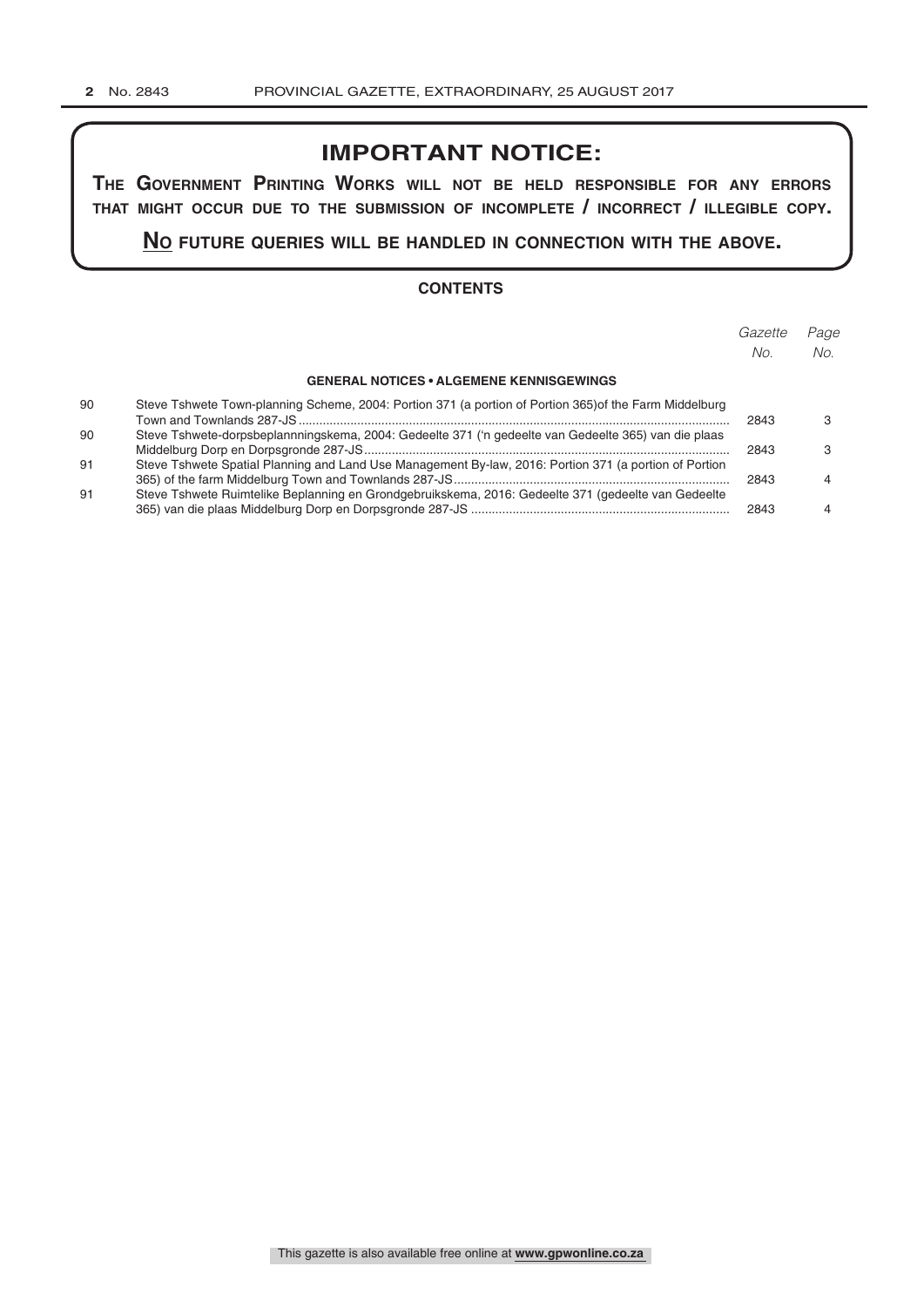## General Notices • Algemene Kennisgewings

## **NOTICE 90 OF 2017**

## **STEVE TSHWETE AMENDMENT SCHEME No.714 ANNEXURE NUMBER A596**

## **NOTICE OF APPLICATION FOR THE AMENDMENT OF THE STEVE TSHWETE TOWN PLANNING SCHEME, 2004, IN ANNEXURE NUMBER A596 TERMS OF SECTION 62(1) AND 94(1) (A) OF THE STEVE TSHWETE SPATIAL PLANNING AND LAND USE MANAGEMENT BYLAW, 2016.**

I, Fiksile Dlamini (ID 730506 0164 080) of BOULEVARD REGIONAL AND TOWN PLANNERS being the authorized agent of the registered owner of the proposed Portion 371 (a portion of Portion 365) of the Farm Middelburg Town and Townlands 287- JS hereby give notice in terms of section 94(1)(a) of the Steve Tshwete Spatial Planning and Land Use Management 287- JS hereby give notice in terms of section 94(1)(a) of the Steve Tshwete Spatial Planning and Land Use Management<br>Bylaw, 2016, that we have applied to the Steve Tshwete Local Municipality for the amendment of the town known as the Steve Tshwete Town Planning Scheme, 2004, for the rezoning of the abovementioned property situated south of the Middelburg Mall on the western side of Samora Machel Street (R35 road) approximately 1,6km north of the N4 highway, by rezoning the proposed portion of the property from "**Agricultural"** to "**Institutional"** for the purpose of a Hospital and ancillary uses as contained in the Annexure and subject to certain conditions as contained in the Annexure.Any objection/s or comments including the grounds for such objection/s or comments with full contact details, shall be made in writing to the Municipal Manager, PO Box 14, Middelburg 1050 within 30 days from **25 August 2017** with the last date of comments being **26 September 2017** (30 days after first date of application) in the manner as described in Section 99 of the Steve Tshwete Spatial Planning and Land Use Management Bylaw, 2016. Full particulars and plans may be inspected during normal office hours at the office of the Municipal Manager, Steve Tshwete Local Municipality, Cnr. Walter Sisulu and Wanderers Avenue, Middelburg, 1050, Tel: 013 2497000, for a period of 30 days from **25 August 2017**. Any person who cannot read or write may consult with any staff member of the office of the Senior Manager: Town Planning and Human Settlement during office hours and assistance will be given to transcribe that person's objections or comments known as the Steve Tshwete Town Planning Scheme, 2004, for the rezoning of the abovementioned property situated south<br>of the Middelburg Mall on the western side of Samora Machel Street (R35 road) approximately 1,6km north

<u>Address of the Applicant</u>: 4 Haakdoring Street, West Acres, Postal address P.O. Box 14319, West Acres, MBOMBELA,<br>Telephone no. 013 7413619 or 083 776 4466, email: fiksilelungile@gmail.com Telephone no. 013 7413619 or 083 776 4466, email: fiksilelungile@gmail.com

### **KENNISGEWING 90 VAN 2017**<br> **KENNISGEWING 90 VAN 2017**  $T_{\text{eff}}$  7413619  $T_{\text{eff}}$

#### **KENNISGEWING DIE WYSIGING VAN DIE STEL AANSTE DORPSBEPLANNINGS VAN DIE STEUE DOE STELDORPSBEPLANNINGS KEINE DOE STEUE DOE DOE DOE DIE STELDORPSBEPLANNING IN DIE STELDORPSBEPLANNING IN DIE STELDORPSBEPLANNING IN DIE STELDO STEVE TSHWETE WYSIGINGSKEMA No. 714 BYLAAG A596**

## KENNISGEWING VAN DIE AANSOEK OM DIE WYSIGING VAN DIE STEVE TSHWETE DORPSBEPLANNINGSKEMA Ek, Fiksile Dlamini (ID 730506 0164 080) van BOULEVARD STREEKS- EN STADSBEPLANNERS, synde die gemagtigde **GRONDGEBRUIKSBESTUUR BYWET, 2016. 2004, INGEVOLGE ARTIKEL 62 (1) EN 94(1)(A) VAN DIE STEVE TSHWETE RUIMTELIKE BEPLANNING EN**

Ek, Fiksile Dlamini (ID 730506 0164 080) van BOULEVARD STREEKS- EN STADSBEPLANNERS, synde die gemagtigde agent van die geregistreerde eienaar van die voorgestelde Gedeelte 371 (gedeelte van Gedeelte 365) van die plaas Middelburg Dorp en Dorpsgronde 287-JS, gee hiermee ingevolge artikel 94(1)(a) van die Steve Tshwete Ruimtelike Middelburg Dorp en Dorpsgronde 287-JS, gee hiermee ingevolge artikel 94(1)(a) van die Steve Tshwete Ruimtelike<br>Beplanning en Grondgebruikskema, 2016 kennis dat ons by die Steve Tshwete Plaaslike Munisipaliteit aansoek gedo om die wysiging van die Steve Tshwete Dorpsbeplanningskema, 2004, deur die hersonering van bogenoemde voorgestelde eiendom geleë suid van Middelburg Mall aan die westelike kant van Samora Machelstraat (R35 pad) ongeveer 1,6km noord van die N4 hoofweg vanaf "LANDBOU" na "INRIGTING" vir die doel van 'n Hospitaal en aanverwante gebruike soos aangedui in die bylaag en onderworpe aan sekere voorwaardes soos uiteengesit in die bylaag. Geskrewe kommentaar of besware ten opsigte van die aansoek en die gronde van die besware of vertoë met volledige kontakbesonderhede moet skriftelik ingedien word by die Munisipale Bestuurder, Posbus 14, Middelburg, 1050 binne 30 dae vanaf 25 Augustus 2017, aangedui in die bylaag en onderworpe aan sekere voorwaardes soos uiteengesit in die bylaag. Geskrewe kommentaar of<br>besware ten opsigte van die aansoek en die gronde van die besware of vertoë met volledige kontakbesonderhed Artikel 99 van die Steve Tshwete Ruimtelike Beplanning en Grondgebruikskema, 2016. Besonderhede van die aansoek lê ter insae gedurende gewone kantoorure by die kantoor van die Munisipale Bestuurder, Steve Tshwete Plaaslike Munisipaliteit, Artikel 99 van die Steve Tshwete Ruimtelike Beplanning en Grondgebruikskema, 2016. Besonderhede van die aansoek lê ter<br>insae gedurende gewone kantoorure by die kantoor van die Munisipale Bestuurder, Steve Tshwete Plaaslike Augustus 2017. Enige persoon wat nie kan lees of skryf nie mag enige personeellid van die kantoor van die Senior Bestuurder: Stadsbeplanning en Menslik e Nedersettings gedurende kantoor ure raadpleeg en bystand sal aan sodanige persoon verleen word om die beswaar of kommentaar saam te stel.

Adres van Applicant: 4 Haakdoringstraat, West Acres, Posbus 14319, West Acres, Mbombela, Tel: 013-741 3619 or 083 776 4466, email: fiksilelungile@gmail.com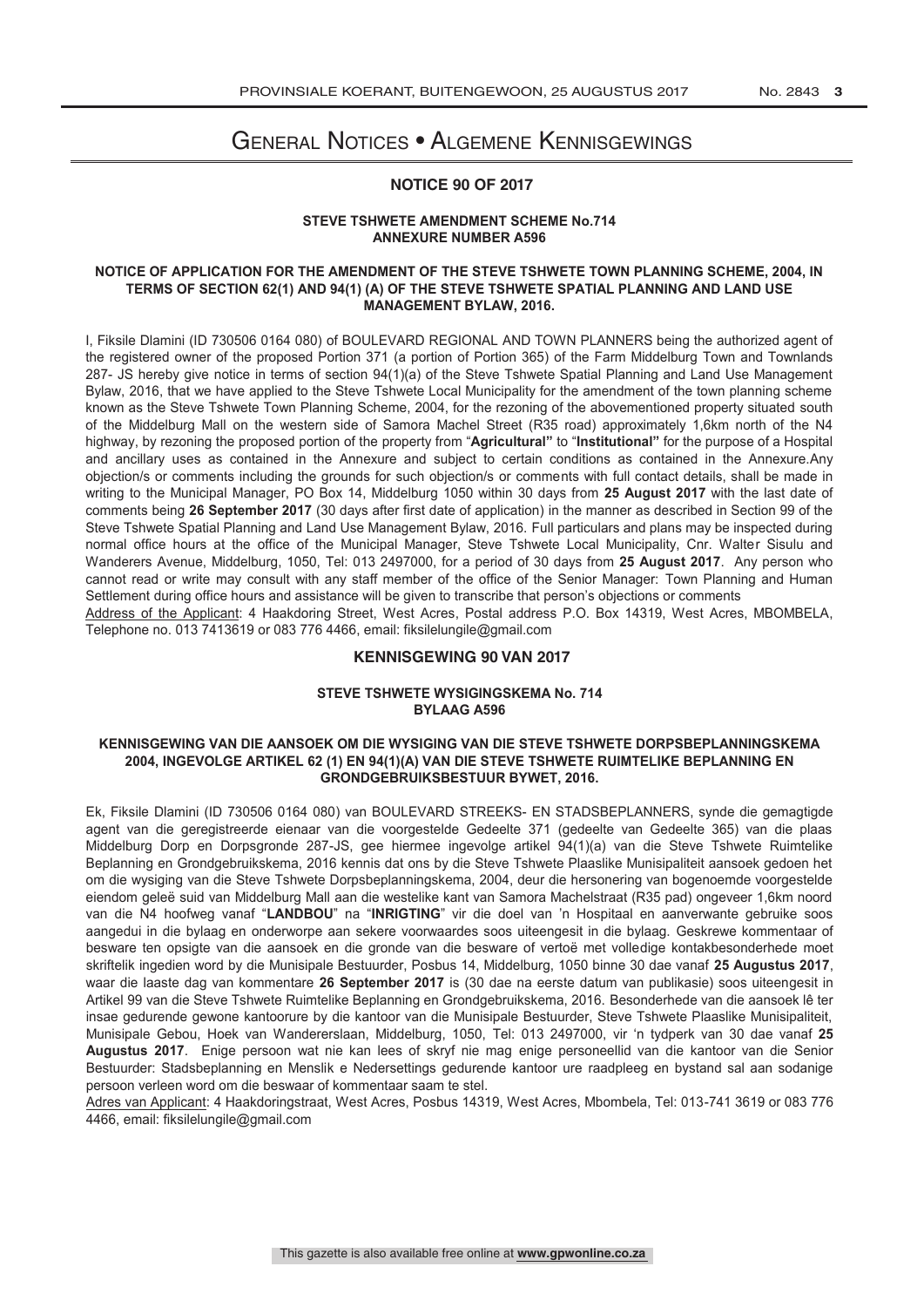## **NOTICE 91 OF 2017**

## **STEVE TSHWETE LOCAL MUNICIPALITY**

## **NOTICE OF APPLICATION FOR THE SUBDIVISION OF LAND IN TERMS OF SECTION 67(1) and (2) AND STEVE TSHWETE LOCAL MUNICIPALITY SECTION 94(1) (B) OF THE STEVE TSHWETE SPATIAL PLANNING AND LAND USE MANAGEMENT BYLAW, 2016**

I Fiksile Dlamini (ID 730506 0164 080) from BOULEVARD REGIONAL AND TOWN PLANNERS being the authorised agent of the registered owner of the proposed Portion 371 (a portion of Portion 365) of the farm Middelburg Town and Townlands 287-JS hereby give notice in terms of Section 94(1) (b) of the Steve Tshwete Spatial Planning and Land use Management Bylaw 2016, that I have applied to the Steve Tshwete Local municipality for the subdivision of the property as described above. Any objection/s or comments including the grounds for such objection/s or comments with full contact details, shall be made in writing to the Municipal Manager, PO Box 14, Middelburg 1050 within 30 days from 25 August 2017 with the last date of comments being 26 September 2017 (30 days after first date of application) in the manner as described in Section 99 of the Steve Tshwete Spatial Planning and Land Use Management Bylaw, 2016. Full particulars and plans may be inspected during normal office hours at the office of the Municipal Manager, Steve Tshwete Local Municipality, Cnr. Walter Sisulu and Wanderers Avenue, Middelburg, 1050, Tel: 013 2497000, for a period of 30 days from 25 August 2017. Any person who cannot read or write may consult with any staff member of the office of the Senior Manager: Town Planning and Human Settlement during office hours and assistance will be given to transcribe **August 2017. August 2017** August 2017 **Read or write may consult with any staff member of the office of the office of the office of the office of the office of the Senior Consult with any staff member of the Senior Consul SECTION 94(1) (B) OF THE STEVE TSHWETE SPATIAL PLANNING AND LAND USE MANAGEMENT BULLEVARD** 

Address of the Applicant: 4 Haakdoring Street, West Acres, Postal address P.O. Box 14319, West Acres, MBOMBELA, Telephone no. 013 7413619 or 083 776 4466, email: fiksilelungile@gmail.com had <u>Address of the Applicant</u>: 4 Haakdo

### **KENNISGEWING 91 VAN 2017**  $M$ Bombela, Telephone no. 013 7413 $\mu$

## STEVE TSHWETE PLAASLIKE MUNISIPALITEIT

## KENNISGEWING VAN DIE AANSOEK OM DIE ONDERVERDELING VAN GROND IN TERME VAN ARTIKEL GRONDGEBRUIKSBESTUUR BYWET, 2016. **67(1) EN (2) EN ARTIKEL 94(1) (B) VAN DIE STEVE TSHWETE RUIMTELIKE BEPLANNING EN**

Ek, Fiksile Dlamini (ID 730506 0164 080) van BOULEVARD STREEKS- EN STADSBEPLANNERS, synde die gemagtigde agent van die geregistreerde eienaar van die voorgestelde Gedeelte 371 (gedeelte van Gedeelte 365) van die plaas Middelburg Dorp en Dorpsgronde 287-JS, gee hiermee ingevolge artikel 94(1)(b) van die Steve Tshwete Ruimtelike Beplanning en Grondgebruikskema, 2016 kennis dat ek by die Steve Tshwete Plaaslike Munisipaliteit aansoek gedoen het vir die onderverdeling van die eiendom soos beskryf hierbo. Geskrewe kommentaar of besware ten opsigte van die aansoek en die gronde van die besware of vertoë met volledige kontakbesonderhede moet skriftelik ingedien word by die Munisipale Bestuurder, Posbus 14, Middelburg, 1050 binne 30 dae vanaf 25 Augustus 2017, waar die laaste dag van kommentare 26 September 2017 is (30 dae na eerste datum van publikasie) soos uiteengesit in Artikel 99 van die Steve Tshwete Ruimtelike Beplanning en Grondgebruikskema, 2016. Besonderhede van die aansoek lê ter insae gedurende gewone kantoorure by die kantoor van die Munisipale Bestuurder, Steve Tshwete Plaaslike Munisipaliteit, Munisipale Gebou, Hoek van Wandererslaan, Middelburg, 1050, Tel: 013 2497000, vir 'n tydperk van 30 dae vanaf 25 Augustus 2017. Enige persoon wat nie kan lees of skryf nie mag enige personeellid van die kantoor van die Senior Bestuurder: Stadsbeplanning en Menslik e Nedersettings gedurende kantoor ure raadpleeg en bystand sal aan sodanige persoon verleen word om die beswaar of kommentaar saam te stel.

Adres van Applicant: 4 Haakdoringstraat, West Acres, Posbus 14319, West Acres, Mbombela, Tel: 013-741 3619 or 083 776 4466, email: fiksilelungile@gmail.com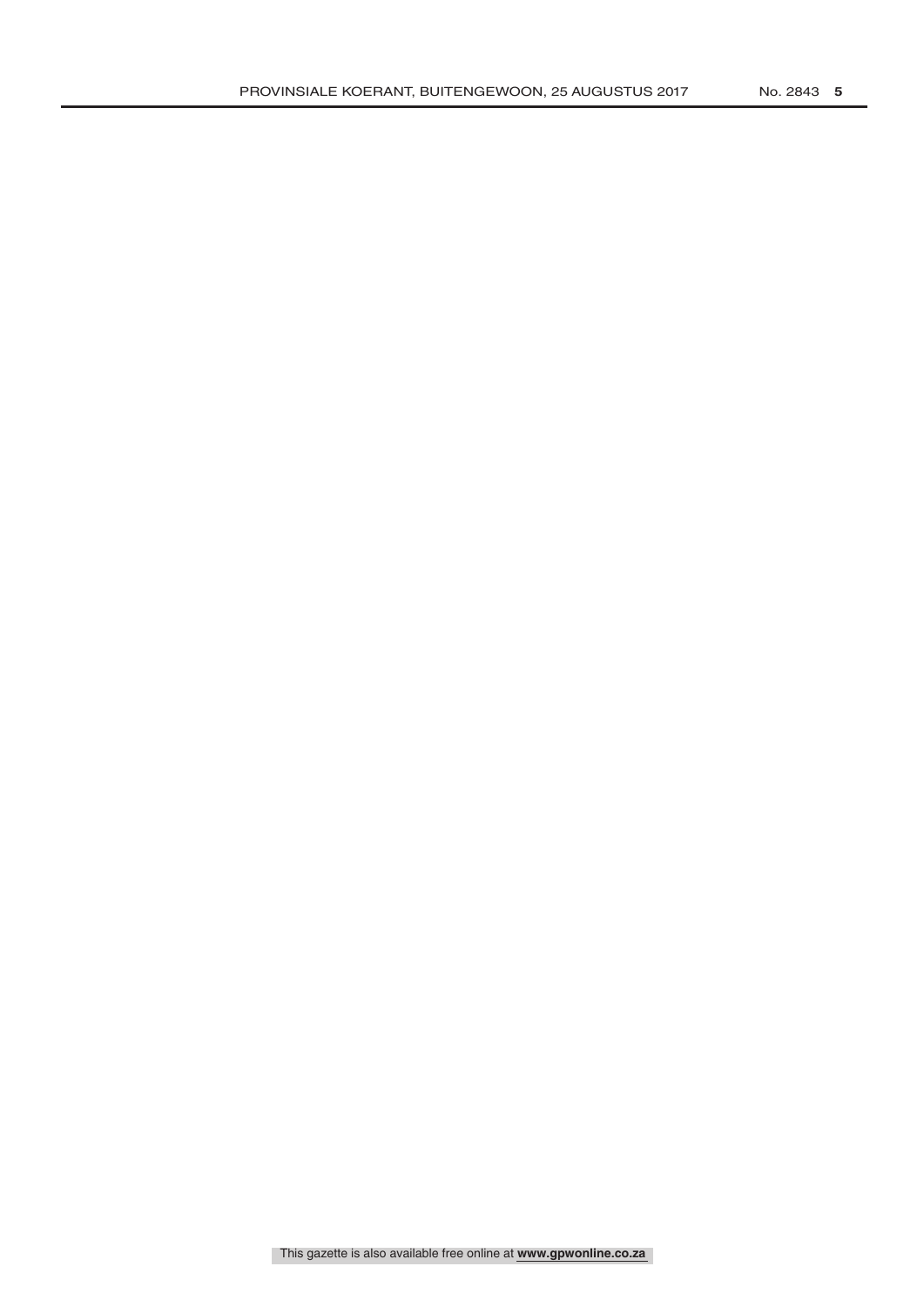This gazette is also available free online at **www.gpwonline.co.za**